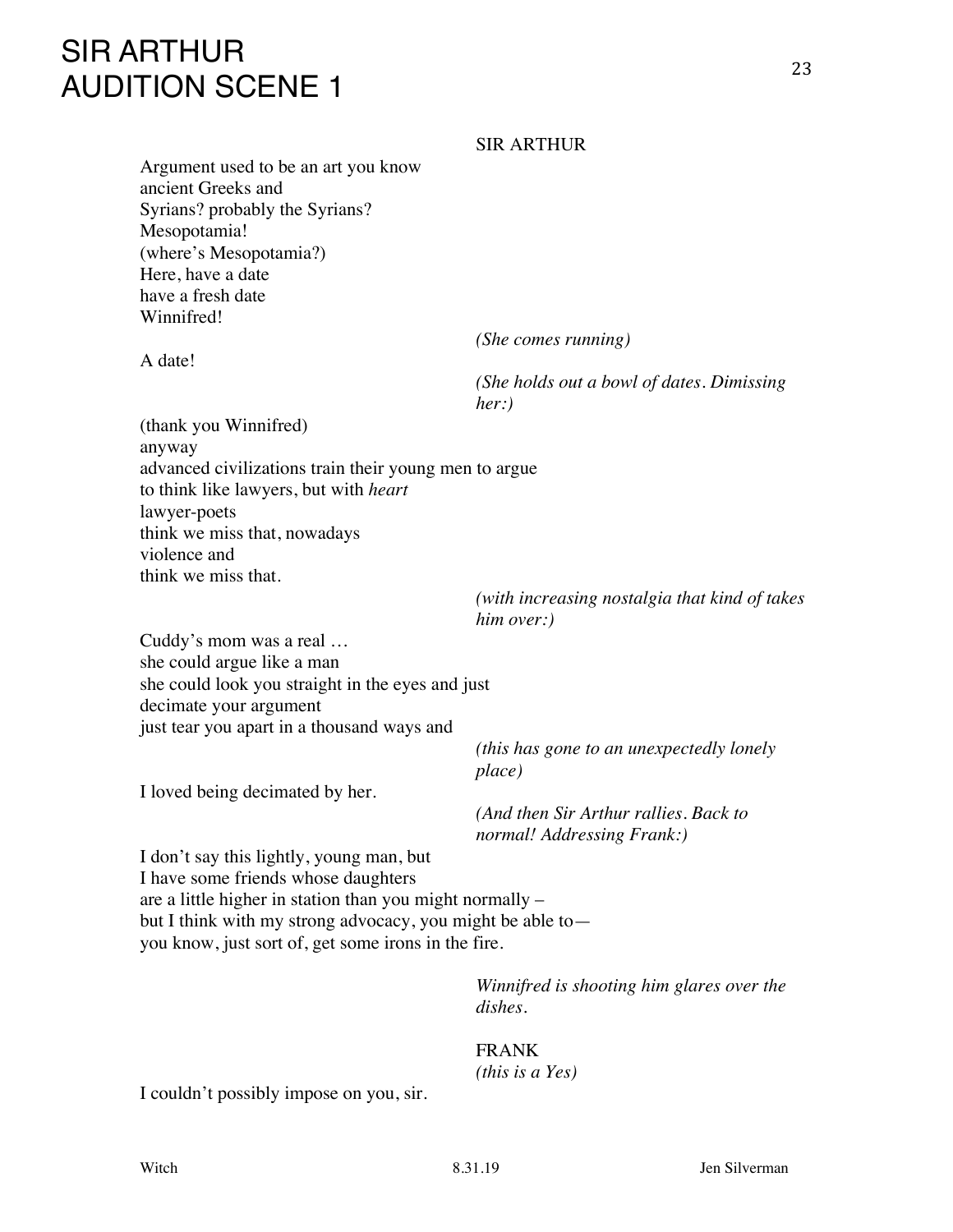|                                                                                                                           | <b>SIR ARTHUR</b>                                        |
|---------------------------------------------------------------------------------------------------------------------------|----------------------------------------------------------|
| Not an imposition at all! Not at all!<br>(Winnifred! A digestif!)                                                         |                                                          |
| Wish young Cuddy would let his old dad impose<br>but happy to, happy to.<br>You know, actually Frank, I've been thinking— | (Winnifred comes over with a bottle.)                    |
|                                                                                                                           | <b>FRANK</b>                                             |
| $$ Yes??                                                                                                                  |                                                          |
|                                                                                                                           | (Winnifred pours the digestif in Frank's                 |
| Hey!!                                                                                                                     | lap.)                                                    |
|                                                                                                                           | <b>SIR ARTHUR</b>                                        |
| Watch what you're doing, girl!                                                                                            |                                                          |
|                                                                                                                           | <b>WINNIFRED</b>                                         |
| Sorry. I'm so sorry.<br>I slipped.                                                                                        |                                                          |
|                                                                                                                           | She dabs at Frank's lap. He can't look at<br>her.        |
|                                                                                                                           | <b>FRANK</b>                                             |
| It's fine, it's fine.                                                                                                     |                                                          |
|                                                                                                                           | <b>WINNIFRED</b>                                         |
| Sorry.                                                                                                                    |                                                          |
|                                                                                                                           | <b>FRANK</b>                                             |
| It's okay, that's enough.                                                                                                 |                                                          |
|                                                                                                                           | <b>CUDDY</b>                                             |
| It's not like he <i>drowned</i> .                                                                                         |                                                          |
|                                                                                                                           | Winnifred withdraws, and is gone.<br>Sir Arthur gets up. |
|                                                                                                                           | <b>SIR ARTHUR</b>                                        |
| Well!                                                                                                                     |                                                          |
| It's a beautiful day outside, lots of things to be done.<br>Run along boys,                                               |                                                          |
| sun'll go out one of these days                                                                                           |                                                          |
| (scientists say)                                                                                                          |                                                          |

24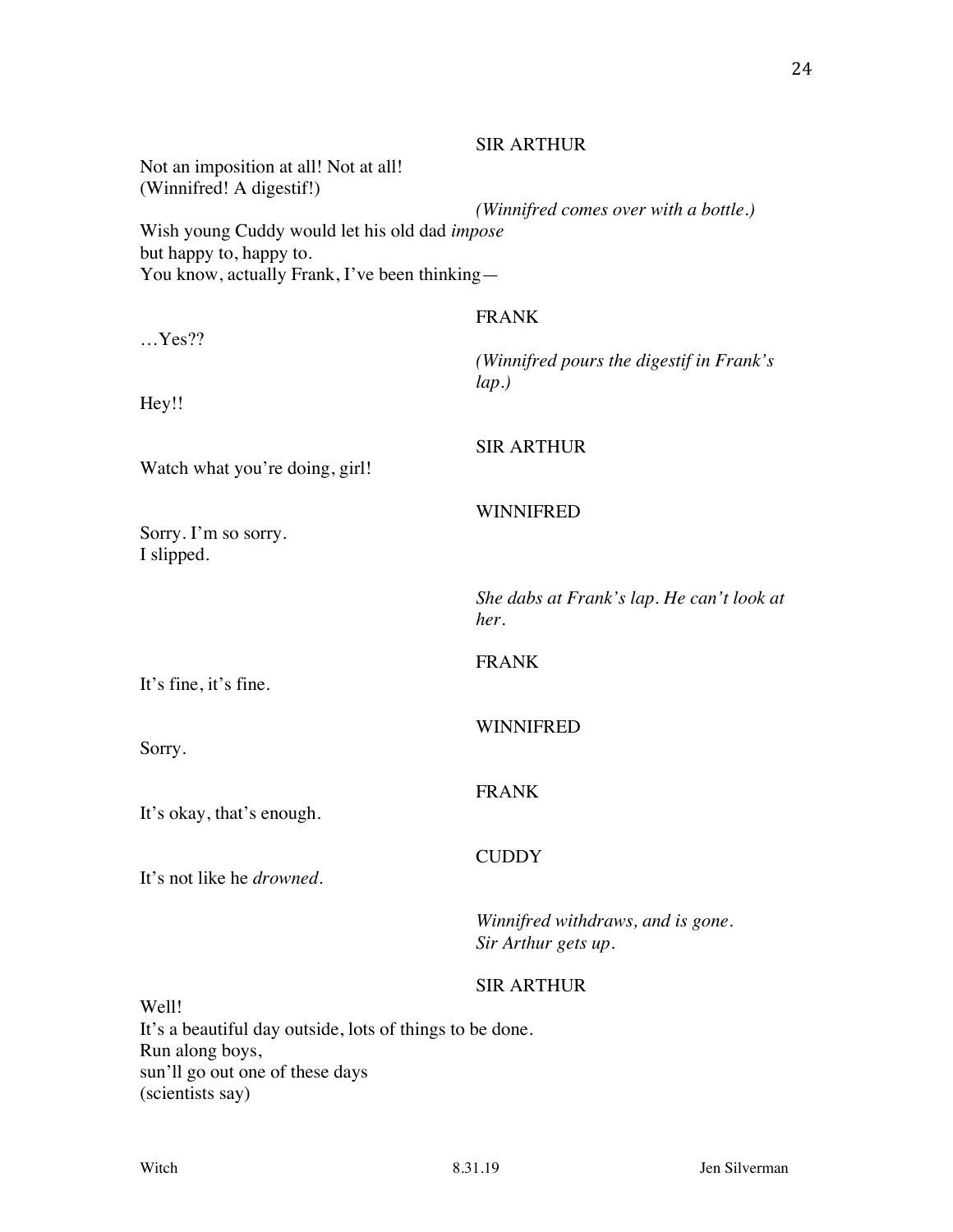25

so get some sun.

## FRANK

## *(this is it!)*

Wait – just before – you started to say – What was it you were thinking about, sir?

## SIR ARTHUR

Ah!! Good boy, good reminder, was just thinking let's take the horses out later give this old man some exercise.

#### FRANK

The horses…

## SIR ARTHUR

SIR ARTHUR

Yeah, horses and dogs…

## FRANK

There wasn't anything else you were going to...?

No, don't think so…

*(senses but doesn't understand Frank's disappointment)*

No horses today?

FRANK

No, yeah, of course yes. Love it.

## SIR ARTHUR

Great! See you later.

*He lumbers off, digestif in hand, and is gone. A beat. Frank is deflated. Cuddy can't help himself:*

#### CUDDY<sub>1</sub>

How are you feeling?

What's it to you?

## FRANK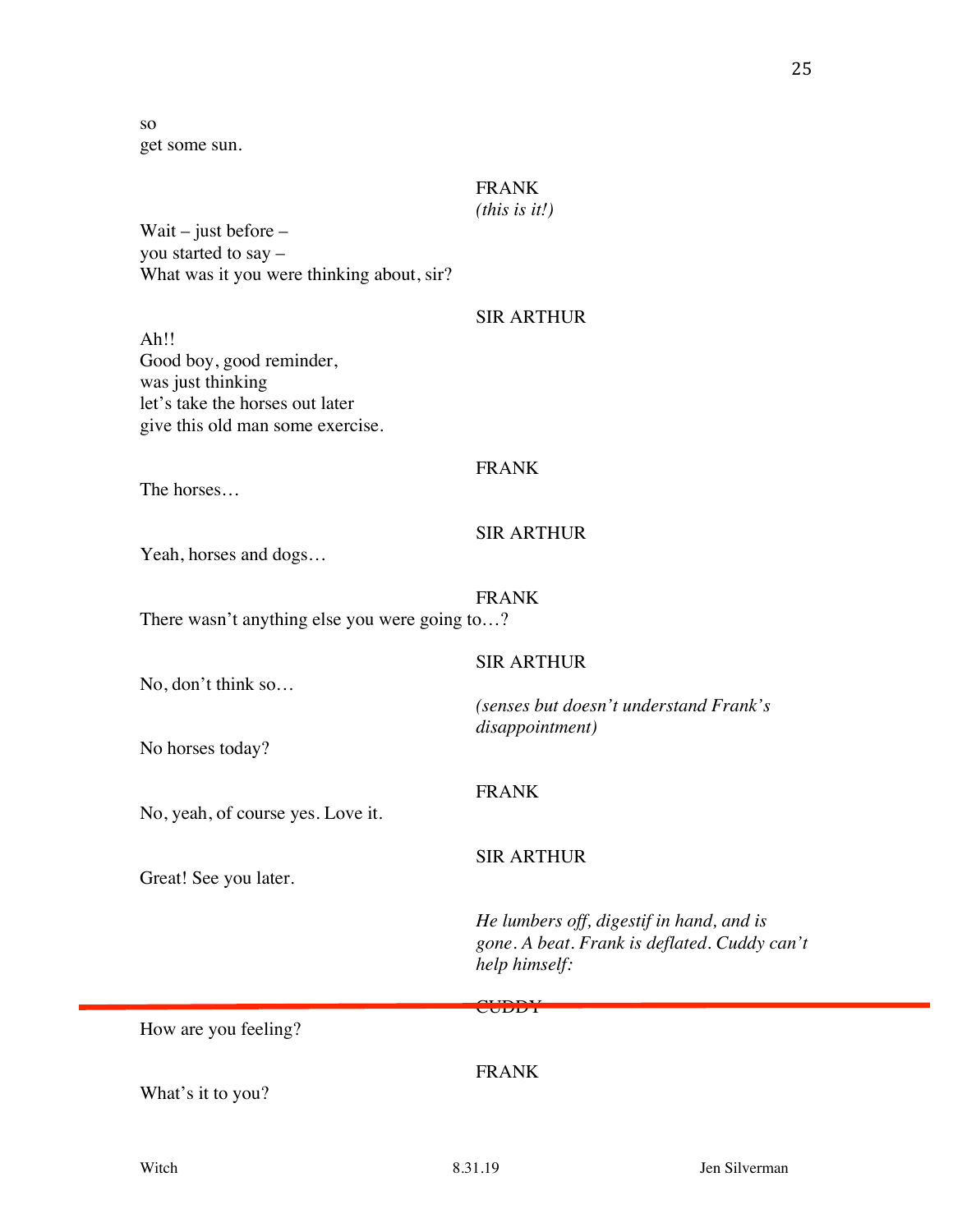# SIR ARTHUR AUDITION SCENE 2

11.

*The banquet hall, but this time it's empty. Sir Arthur sits alone in his chair. This is his aria. He addresses the framed portrait of his dead wife.*

#### SIR ARTHUR

Well update from the field is: the boy is getting bigger.

Uh

he's not very much like me I guess he's more like you in the eyes but also he's not really like you either which sort of *demands* that one take him for himself alone which, uh, is harder for me than it generally was for you.

Frank is doing well! you would have liked him, he's really… he's a go-getter which mattered less to you than it does to me, but he's also very funny, he reminds me of you, a little, I'm not sure why maybe how it feels to be around him which is: you generally feel like you're more interesting than you thought you were which is: how I felt around you.

#### $Um$

The castle is… a castle and not to be… [dramatic] but it still feels empty so… that's a thing. An everyday sort of thing.

*(beat – a burst)*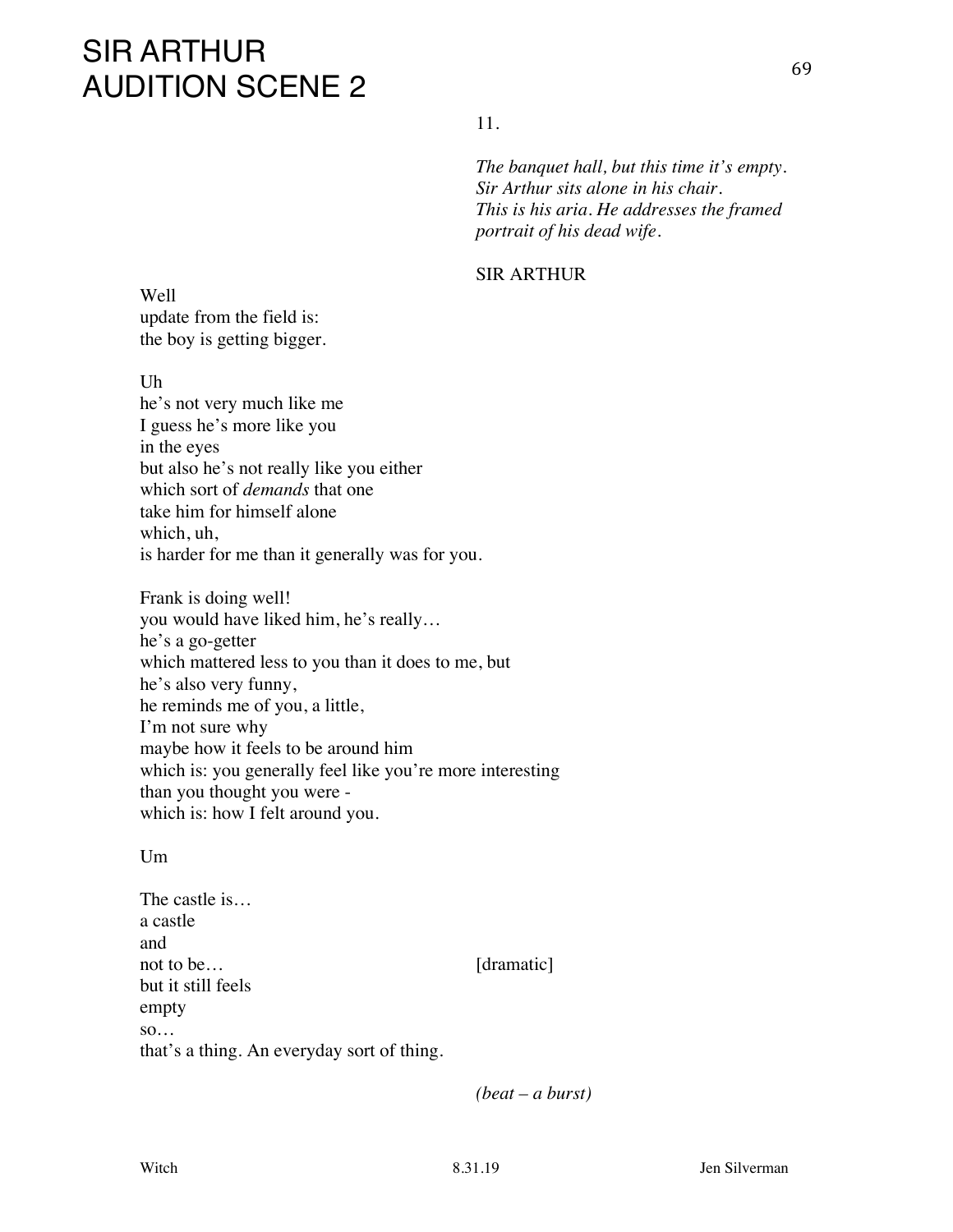I don't wear your clothes anymore! I know I told you that I used to sneak into your room and put on your clothes and stand in front of the mirror and see if I could see you in me and I guess I did that for a few years after you died maybe five years or six years or maybe I guess until our boy was about ten or eleven but then I stopped. I think I told you that I stopped before I actually stopped. But then I did actually stop, so…

What else.

*(this also bursts out:)*

I don't know how to raise a boy in this world. What do I teach him? If I let him be gentle he'll just be hurt by someone down the line. Nobody trusts boys who are gentle, it brings out everybody's hidden cruelty. So I tell him *Be tough, be tough* and I watch this sort of blunt thing grow in his eyes like he's disappointed in how disappointed I am but if he could just *be tough* then I would know that I'm raising him well enough to get by and then I could worry about: Is he Gentle enough and that could be like a luxury worry like, "Does he know how to be Kind" like, that could be something from time to time I would remind him to be Kind all the while knowing that he will survive, he will survive, he will outlast me.

And also we can't talk to each other. Frank and I can talk to each other! We talk all the time! We talk about falcons and hunting and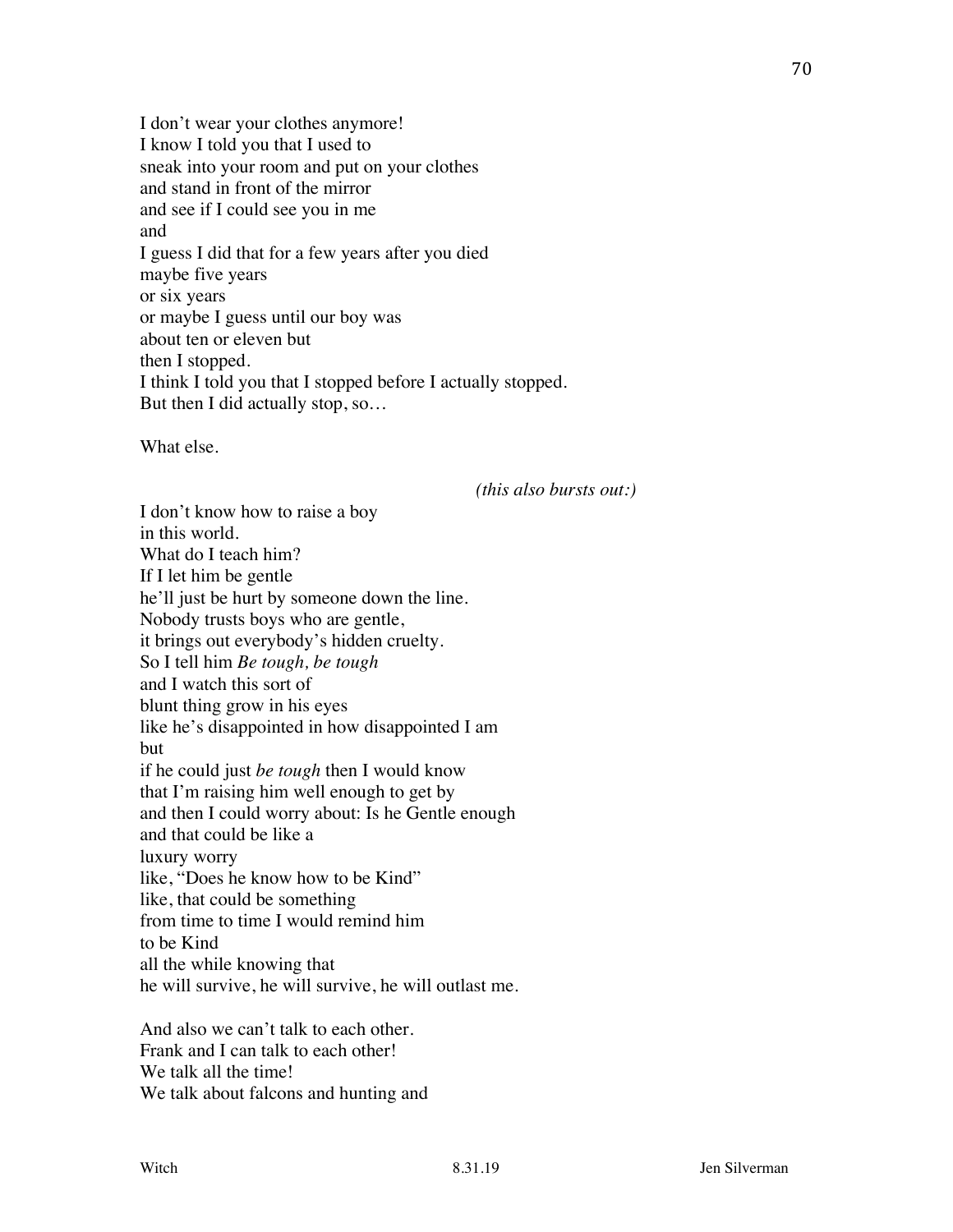women and politics and I don't know I don't know.

*(this is hard to say out loud, but)*

I don't think **Cuddy** is ever going to give us an heir. And I think when we were younger, I had this sort of Optimism about him and about us and about our future as a family but I think it was *your* optimism that I had, actually and now that's gone so…

*(surprises himself with this:)*

Sometimes I feel like I'm dying and I know I'm not but I feel like I am.

> *(long beat in which there is so much more he would like to say, but it all seems suddenly futile)*

OK I guess that's all.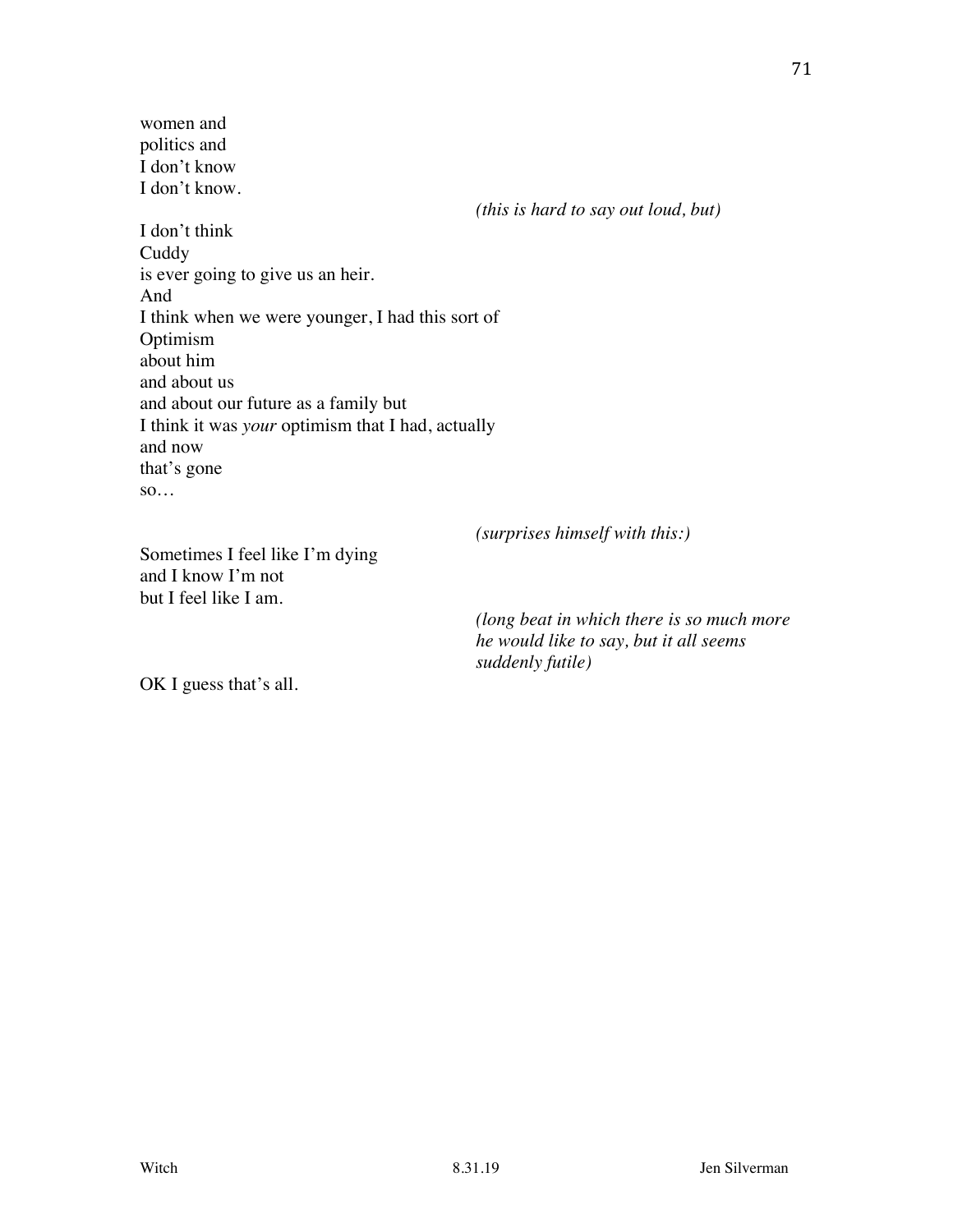# SIR ARTHUR AUDITION SCENE 3

12.

*The castle. Banquet scene. As usual. Winnifred and the dishes, etc. But Sir Arthur has the weight of a secret on his chest and Cuddy is in a good mood, a little amped. He's coming from Morris practice. He directs a friendly beaming energy to Winnifred when she passes.*

#### **CUDDY**

—and I'm not saying I've never *lead* Morris practice before, but today was really the first time I've gotten to teach. You forget how confusing things can be for a beginner, once you've been in the biz for a while - but basically it just comes down to two basic steps, the first being left-hop, right-hop (and so on) - and the second being a *double* step: leftright left-hop – right-left // right-hop—

## SIR ARTHUR

*(cuts in)*

Cuddy my lad.

#### **CUDDY**

**CUDDY** 

…Yeah?

I have been thinking.

Okay…?

#### SIR ARTHUR

SIR ARTHUR

About this castle. About this land. About our family name, and the weight of that name and how each of us, in our own way, contributes to this legacy.

CUDDY and FRANK

Okay… // …um…

#### SIR ARTHUR

And it's not easy for me to say this, and I know this could be hurtful if viewed in the wrong light, but I hope you can understand the *right* light in which to view this when I say that I have chosen Frank to be my heir.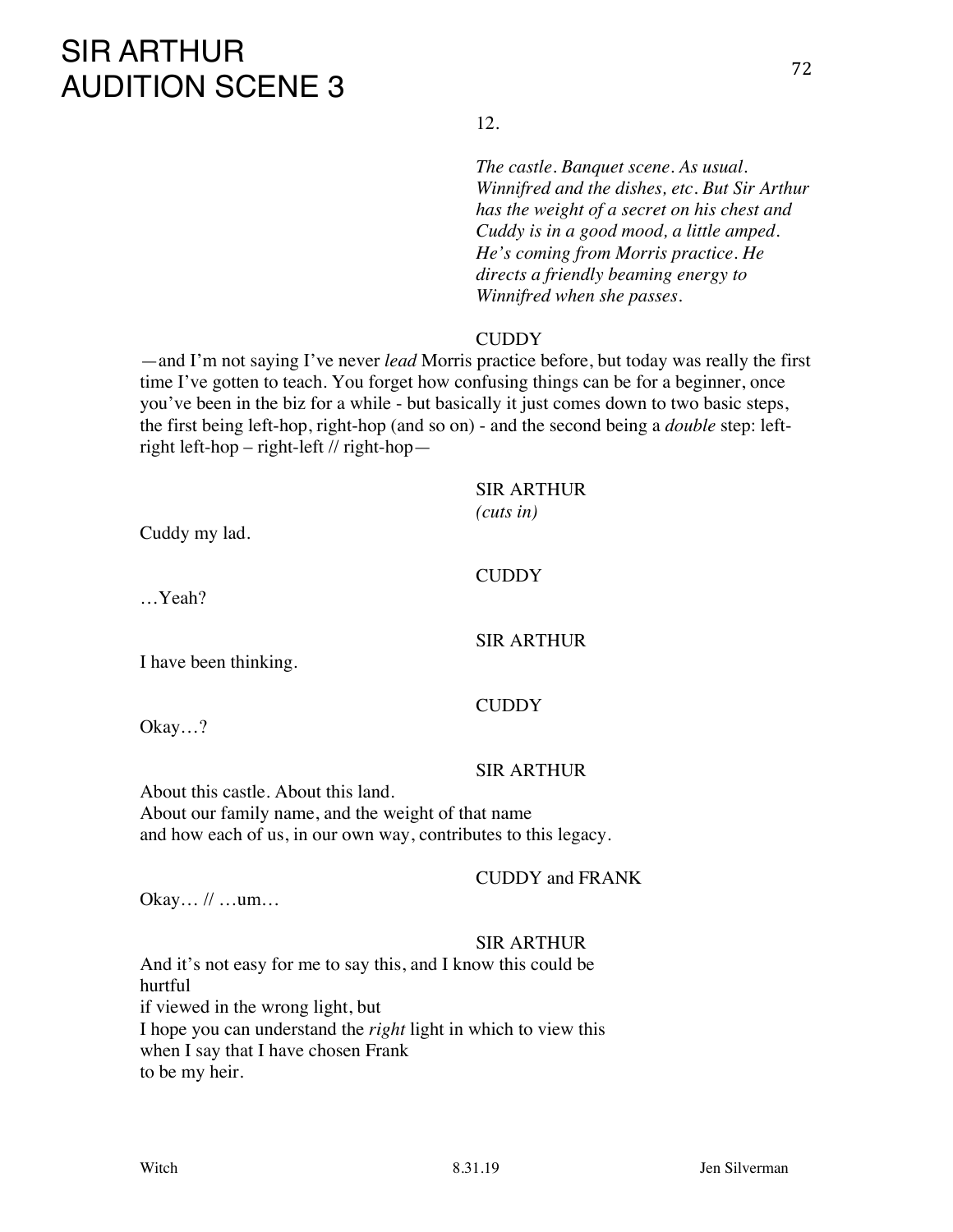#### **CUDDY**

Uhhhh… What?

## FRANK

## *(stunned)*

…What?

## SIR ARTHUR

You are still my son, and an important member of this family, Cuddy. But a man with two sons has more chance of a *legacy* than a man with one and in this particular case Sir John has made an offer to Frank of his daughter.

CUDDY and FRANK *What? At the same time Winnifred drops a dish. It shatters. They all turn to look at her.* WINNIFRED *(dazed)* Sorry. *The men turn away and ignore her again.* **CUDDY** Dad, what are you talking about! SIR ARTHUR Hear me out— FRANK His *daughter? Winnifred is a little dizzy. She sits down. The men don't even notice this. She holds her stomach.* SIR ARTHUR

I was going to mention that to you earlier, Frank but I needed a moment to get my thoughts in order.